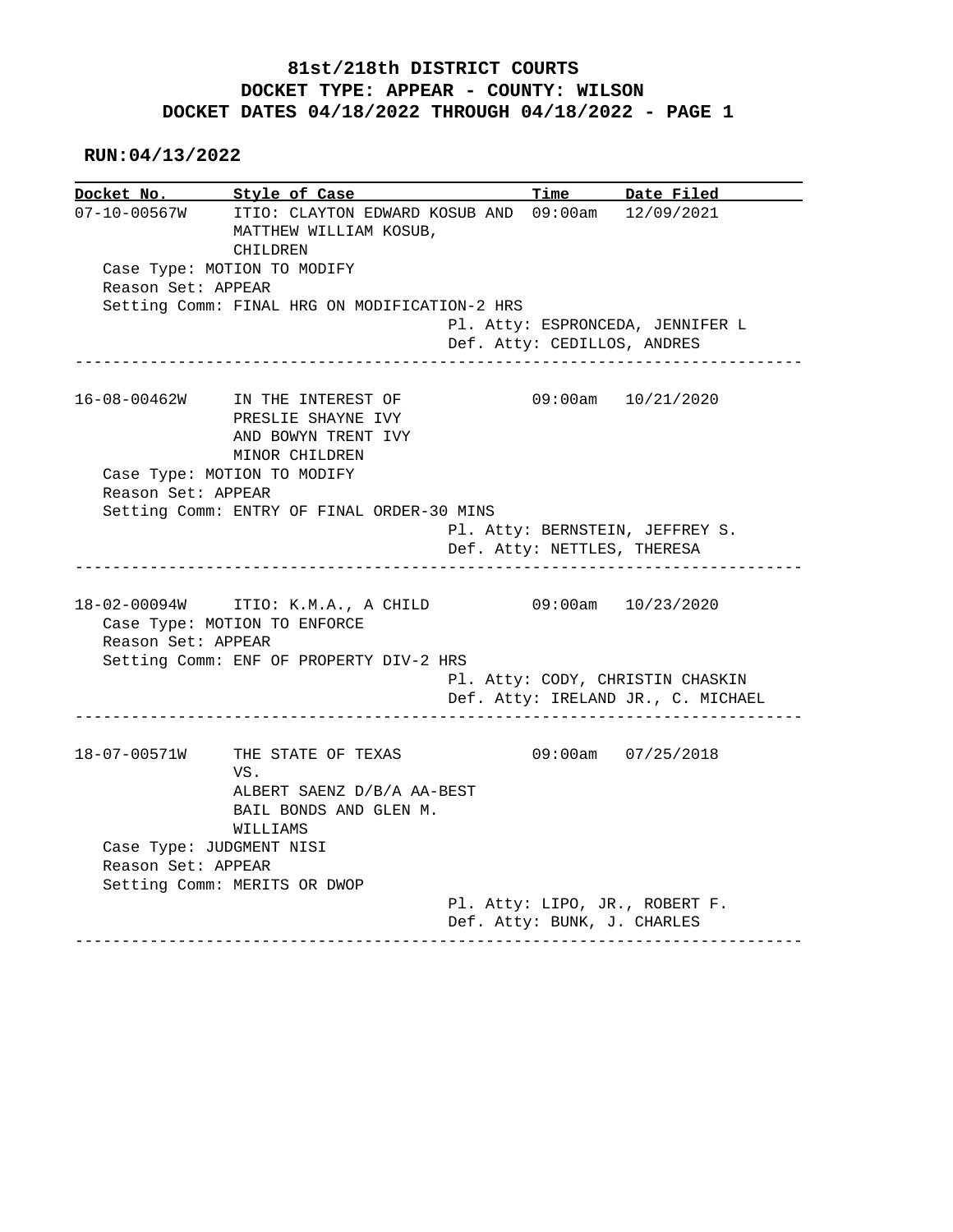**RUN:04/13/2022**

**Docket No.** Style of Case **Time** Date Filed 18-07-00573W THE STATE OF TEXAS 09:00am 07/25/2018 VS. BRANDIE HUBBARD-SLOAN, PRINCIPAL AND ALBERT SAENZ D/B/A AA-BEST BAIL BONDS, SURETY Case Type: JUDGMENT NISI Reason Set: APPEAR Setting Comm: MERITS OR DWOP Pl. Atty: LIPO, JR., ROBERT F. Def. Atty: BUNK, J. CHARLES ------------------------------------------------------------------------------ 18-08-00680W THE STATE OF TEXAS 09:00am 08/22/2018 VS. JILL DEAN FERRELL AND FREEDOM BAIL BONDS Case Type: JUDGMENT NISI Reason Set: APPEAR Setting Comm: MERITS OR DWOP Pl. Atty: LIPO, JR., ROBERT F. Def. Atty: PRO SE - MARTINEZ, SAL ------------------------------------------------------------------------------ 18-09-00791W THE STATE OF TEXAS 09:00am 09/25/2018 VS. MICHAEL A. BAIRD, SURETY AND CHRISTOPHER PEREZ Case Type: JUDGMENT NISI Reason Set: APPEAR Setting Comm: MERITS OR DWOP Pl. Atty: LIPO, JR., ROBERT F. Def. Atty: ------------------------------------------------------------------------------ 18-10-00809W STATE OF TEXAS 09:00am 10/03/2018 VS. ANGEL'S BAL BONDS, SURETY AND TROY SANCHEZ, PRINCIPAL Case Type: JUDGMENT NISI Reason Set: APPEAR Setting Comm: MERITS OR DWOP Pl. Atty: LIPO, JR., ROBERT F. Def. Atty: PRO SE - ANGELS BAIL BONDS ------------------------------------------------------------------------------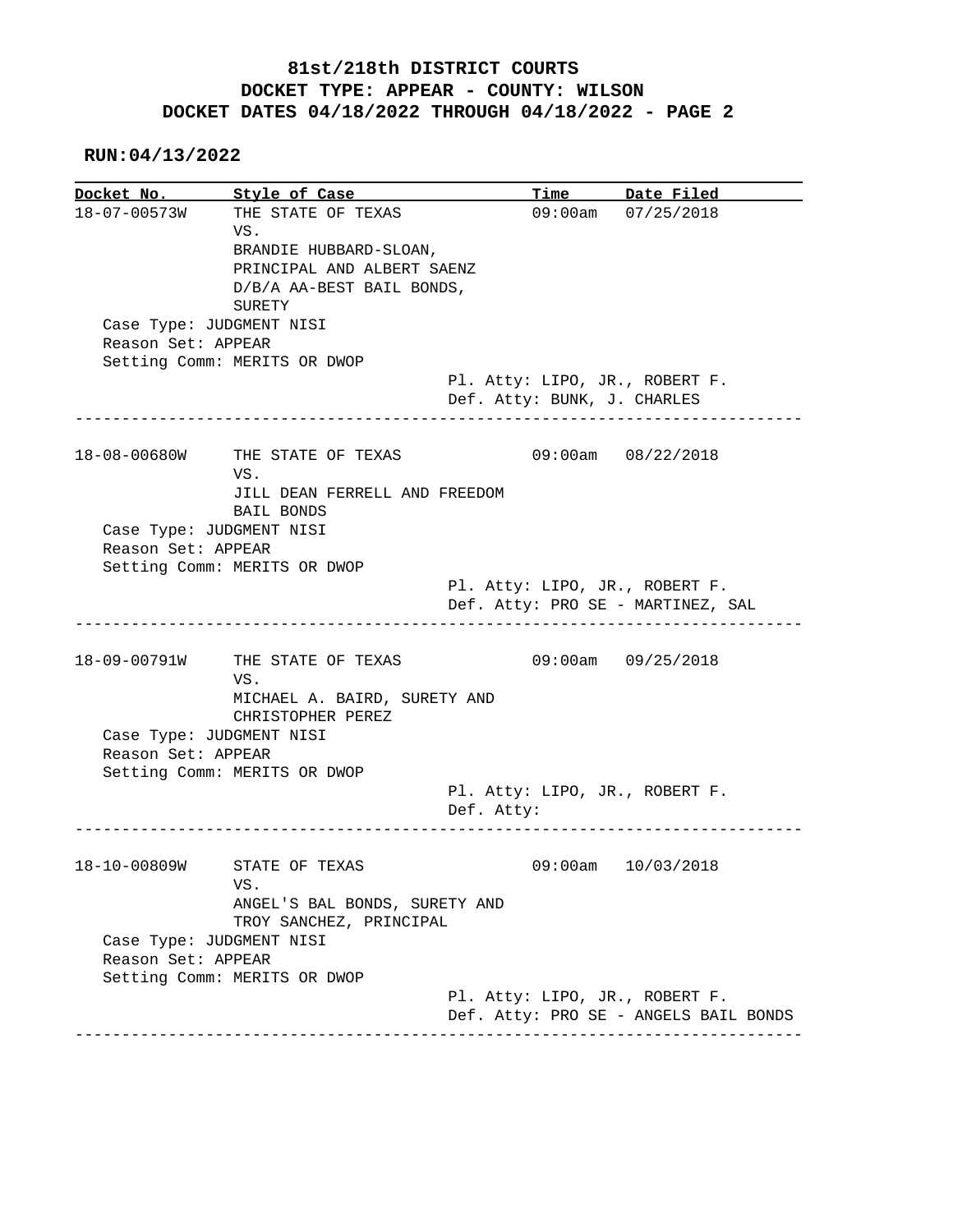**RUN:04/13/2022**

**Docket No. Style of Case Time Date Filed** 18-10-00810W THE STATE OF TEXAS 09:00am 10/03/2018 THE STATE OF TEXAS 09:00am  $10/03/2018$  VS. ANGEL'S BAIL BONDS AND TROY SANCHEZ Case Type: JUDGMENT NISI Reason Set: APPEAR Setting Comm: MERITS OR DWOP Pl. Atty: LIPO, JR., ROBERT F. Def. Atty: PRO SE - ANGEL'S BAIL BONDS ------------------------------------------------------------------------------ 18-10-00877W STATE OF TEXAS 09:00am 10/30/2018 VS. ANGEL'S BAIL BONDS AND KELLY MARIE PEARISH Case Type: JUDGMENT NISI Reason Set: APPEAR Setting Comm: MERITS OR DWOP Pl. Atty: LIPO, JR., ROBERT F. Def. Atty: PRO SE - ANGEL'S BAIL BONDS ------------------------------------------------------------------------------ 18-12-00966W THE STATE OF TEXAS 09:00am 12/06/2018 VS. AAA ACE BAIL BONDS D/B/A DARRELL NEWMAN AND LEE JAMES FLORES Case Type: JUDGMENT NISI Reason Set: APPEAR Setting Comm: MERITS OR DWOP Pl. Atty: LIPO, JR., ROBERT F. Def. Atty: ------------------------------------------------------------------------------ 18-12-00967W THE STATE OF TEXAS 09:00am 12/06/2018 VS. CHRISTOPHER CANTU AND MATT STOLHANDSKE Case Type: JUDGMENT NISI Reason Set: APPEAR Setting Comm: MERITS OR DWOP Pl. Atty: LIPO, JR., ROBERT F. Def. Atty: PRO SE - STOLHANDSKE, MATT ------------------------------------------------------------------------------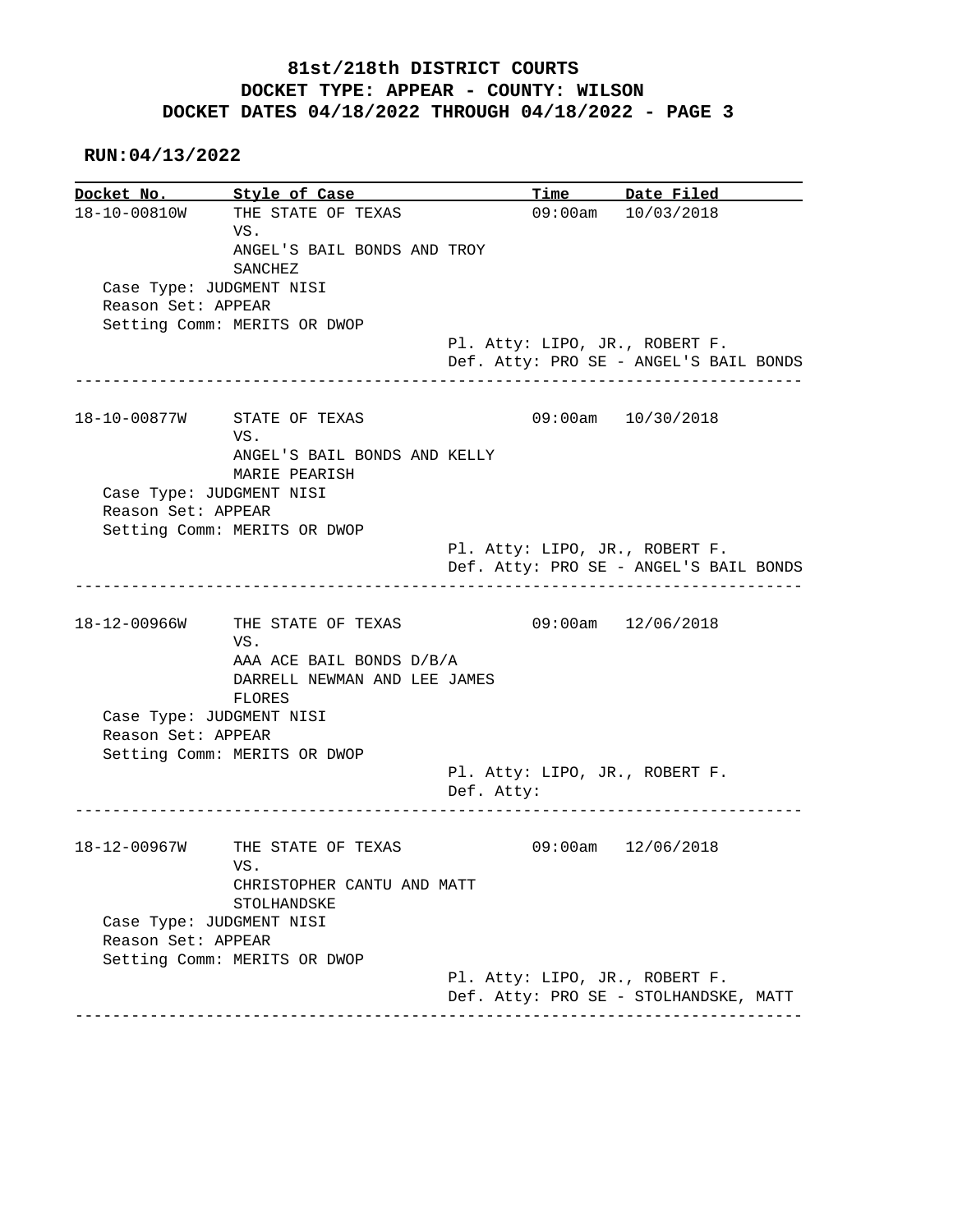**RUN:04/13/2022**

|                    | Docket No. Style of Case                                                                                                                                                        |                                                                               | Time Date Filed    |
|--------------------|---------------------------------------------------------------------------------------------------------------------------------------------------------------------------------|-------------------------------------------------------------------------------|--------------------|
|                    | 20-08-00576W IN RE THE MARRIAGE OF<br>MICHELE OCANAS<br>AND<br>ADAM OCANAS                                                                                                      |                                                                               | 09:00am 08/26/2020 |
|                    | Case Type: DIVORCE WITH CHILDREN                                                                                                                                                |                                                                               |                    |
| Reason Set: APPEAR |                                                                                                                                                                                 |                                                                               |                    |
|                    | Setting Comm: DEFAULT DIVORCE-20 MINS                                                                                                                                           |                                                                               |                    |
|                    |                                                                                                                                                                                 | Pl. Atty: CEDILLOS, ANDRES                                                    |                    |
|                    |                                                                                                                                                                                 | Def. Atty:                                                                    |                    |
| Reason Set: APPEAR | 20-10-00758W ITIO: M.A.H., A CHILD 09:00am 10/29/2020<br>Case Type: MOTION TO MODIFY                                                                                            |                                                                               |                    |
|                    | Setting Comm: MT FOR JUDGE TO CONFER W/CHILD-1 HR & FINAL HRG-1 HR                                                                                                              | Pl. Atty: IRELAND JR., C. MICHAEL                                             |                    |
|                    |                                                                                                                                                                                 | Def. Atty: LOPEZ, JODI HEAD                                                   |                    |
|                    |                                                                                                                                                                                 |                                                                               |                    |
| Reason Set: APPEAR | 21-03-00183W IMOM: JENNIE PEEK AND JACOB 09:00am 03/12/2021<br>PEEK AND ITIO THE PEEK<br>CHILDREN<br>Case Type: DIVORCE WITH CHILDREN<br>Setting Comm: MT TO WITHDRAW-5/10 MINS | Pl. Atty: PADIA, TRISHA MORALES<br>Pl. Atty: DUNHAM, FRANCES V.<br>Def. Atty: |                    |
|                    | 21-08-00507W DISCOVER BANK<br>V                                                                                                                                                 |                                                                               | 09:00am 08/03/2021 |
|                    | JOHNATHAN ENGLETON                                                                                                                                                              |                                                                               |                    |
|                    | Case Type: DEBT/CONTRACT - CONSUMER/DTPA                                                                                                                                        |                                                                               |                    |
| Reason Set: APPEAR |                                                                                                                                                                                 |                                                                               |                    |
|                    | Setting Comm: DEFAULT JUDGMENT HRG-15 MINS                                                                                                                                      |                                                                               |                    |
|                    |                                                                                                                                                                                 | Pl. Atty: DALRYMPLE, SCOTT P.<br>Def. Atty:                                   |                    |